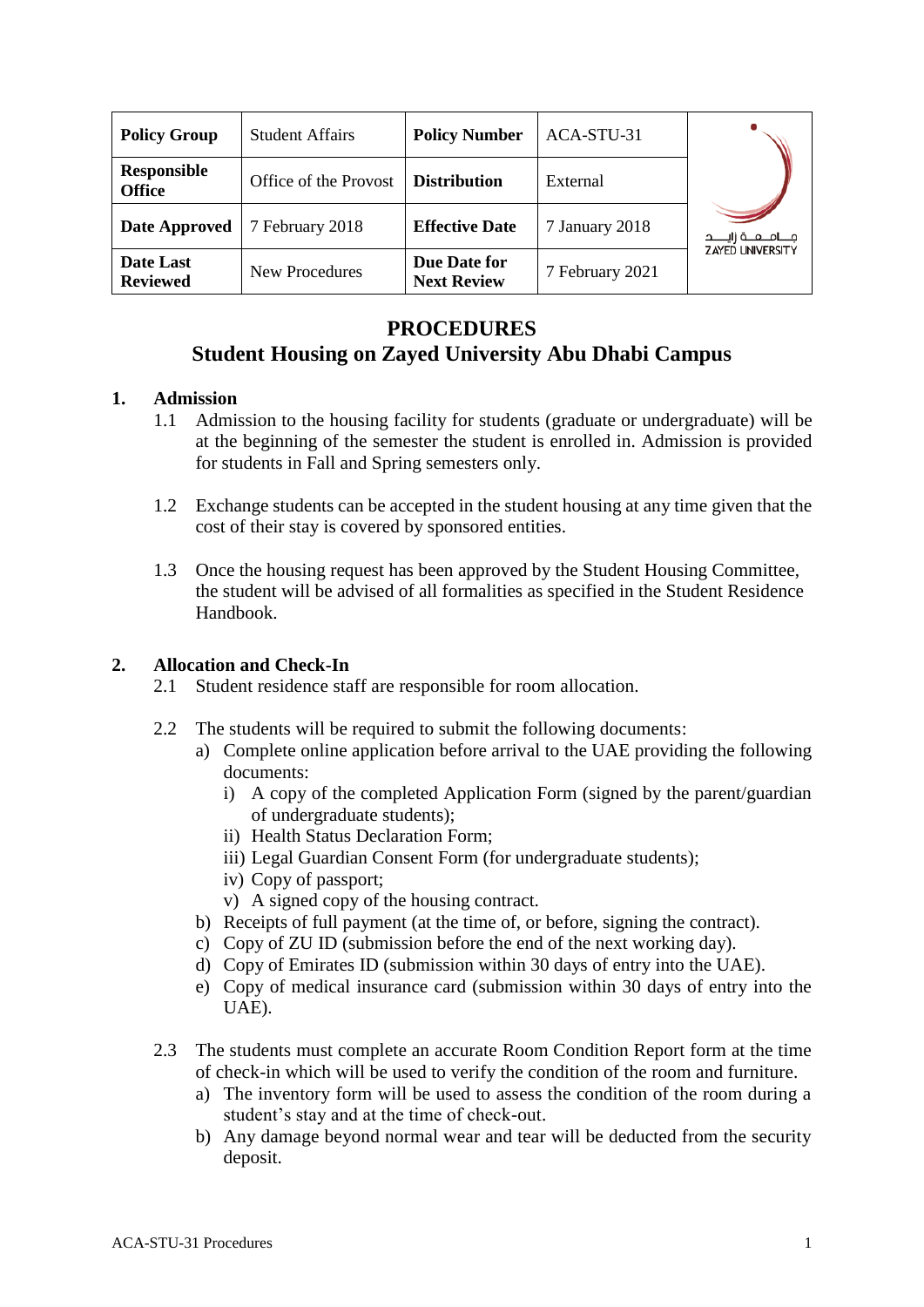2.4 Students will need to submit the Curfew Agreement Form at the time of check-in.

### **3. Student Code of Conduct**

- 3.1 Students must comply with:
	- a) The laws and regulations of the UAE;
	- b) Zayed University's Code of Student Conduct;
	- c) Zayed University's Environment, and Health and Safety Policies;
	- d) The guidelines stipulated in the Student Residence Handbook.
- 3.2 A student who does not comply with the above will be subject to disciplinary action depending on the specific violation.

#### **4. Facilities Management**

- 4.1 Facilities management is controlled by the Campus Physical Development and Services Department (CPDS) which includes 24/7 security, maintenance, cleaning, and waste management.
- 4.2 Regular preventive maintenance will be carried out throughout the year as per approved schedules and pre-notifications.
- 4.3 It is the student's responsibility to maintain the room and to report any issues which may require maintenance. Students should log any maintenance requirements in their rooms at the security desk. The student will be held responsible for any noncompliance which results in further damage to the property.
- 4.4 Students are required to vacate the residence within five days of the end of the final exams in a given semester in order to facilitate the necessary preventive maintenance of the residences.
- 4.5 Major maintenance will be carried out over a period of one month during the summer, at which time the facilities will be closed.
- 4.6 The facilities will be reopened for the residents one week before the beginning of the Fall semester.
- 4.7 The residence staff will ensure that service requests are attended to promptly.
- 4.8 Audit/spot checks will be conducted regularly by the housing/EHS team to ensure compliance to the required hygiene and safety standards within the residence units.

## **5. Liability**

5.1 The university will not be held responsible for the safety or security of students who are above the legal age of consent when they are outside the university premises except for activities arranged by the university (please see STU-ADM- $16 - \text{III.2.b.}$ 

*(Article 85 of the UAE Code of Civil Transactions, and articles 171 and 172 of the Federal Code of Personal Status set out the legal age of consent as 21 years old by the lunar calendar, which is about 20 years 4 months and 20 days by the solar calendar.)*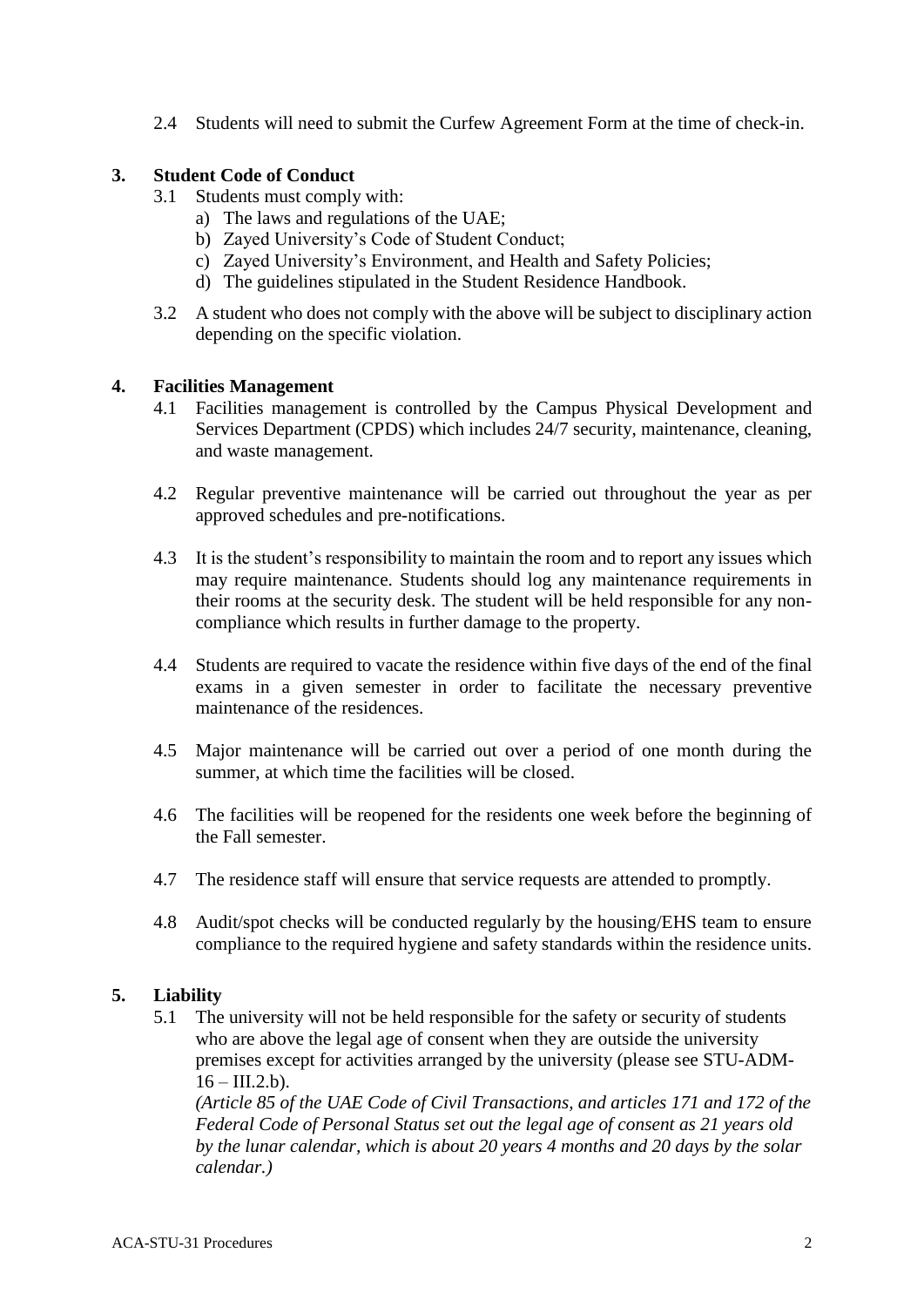5.2 The Legal Guardian Consent Form for undergraduate students is required to acknowledge the liability limits of the university.

### **6. Exiting the Premises**

- 6.1 Residents may be off the university premises from 7am to 11pm. The university is not liable for any unforeseen incidents that may occur during such trips.
- 6.2 A pass will be issued to the students to enable them to exit the facility.

#### **7. Residence Clearance**

- 7.1 At the time a student vacates the facility, a room assessment will be carried out by a team of representatives from CPDS, Financial Services, and the residence staff to finalize the room clearance.
- 7.2 Any expenses relating to damage and/or loss of property, other than reasonable wear and tear, will be deducted from the refundable security deposit.
- 7.3 Keys are the property of the university and must be returned when the student vacates the room allocated to him/her. Students will pay the approved charge for each lost or damaged key.
- 7.4 A student will not be permitted to register for the following semester, receive grades, certificates, transcripts, or graduation diploma until the residence clearance has been completed.

#### **8. Termination of Residence Contract**

- 8.1 The university has the right to terminate a housing contract and withdraw all the associated housing rights of a student due to, but not limited to, the following reasons:
	- a) Non-payment of housing fees/charges (within the first 30 days of the given semester);
	- b) Severe or repeated violations of Zayed University policies;
	- c) Severe or repeated violation of the rules stipulated in the Student Residence Handbook.
- 8.2 A no-show of one week without prior notification will result in the termination of the residence contract. All personal belongings will be dealt with as per the university policy.
- 8.3 A student has the right to appeal such a decision to the Dean of Student Affairs in accordance with the university appeal procedures.

#### **9. Revision History**

| <b>Date</b>      | <b>Revision</b>                                                          |  |
|------------------|--------------------------------------------------------------------------|--|
| 14 June 2020     | Non-substantive change: Added External Distribution.                     |  |
| 18 December 2019 | Updated the policy number (from STU-ADM-18) and the numbering<br>format. |  |